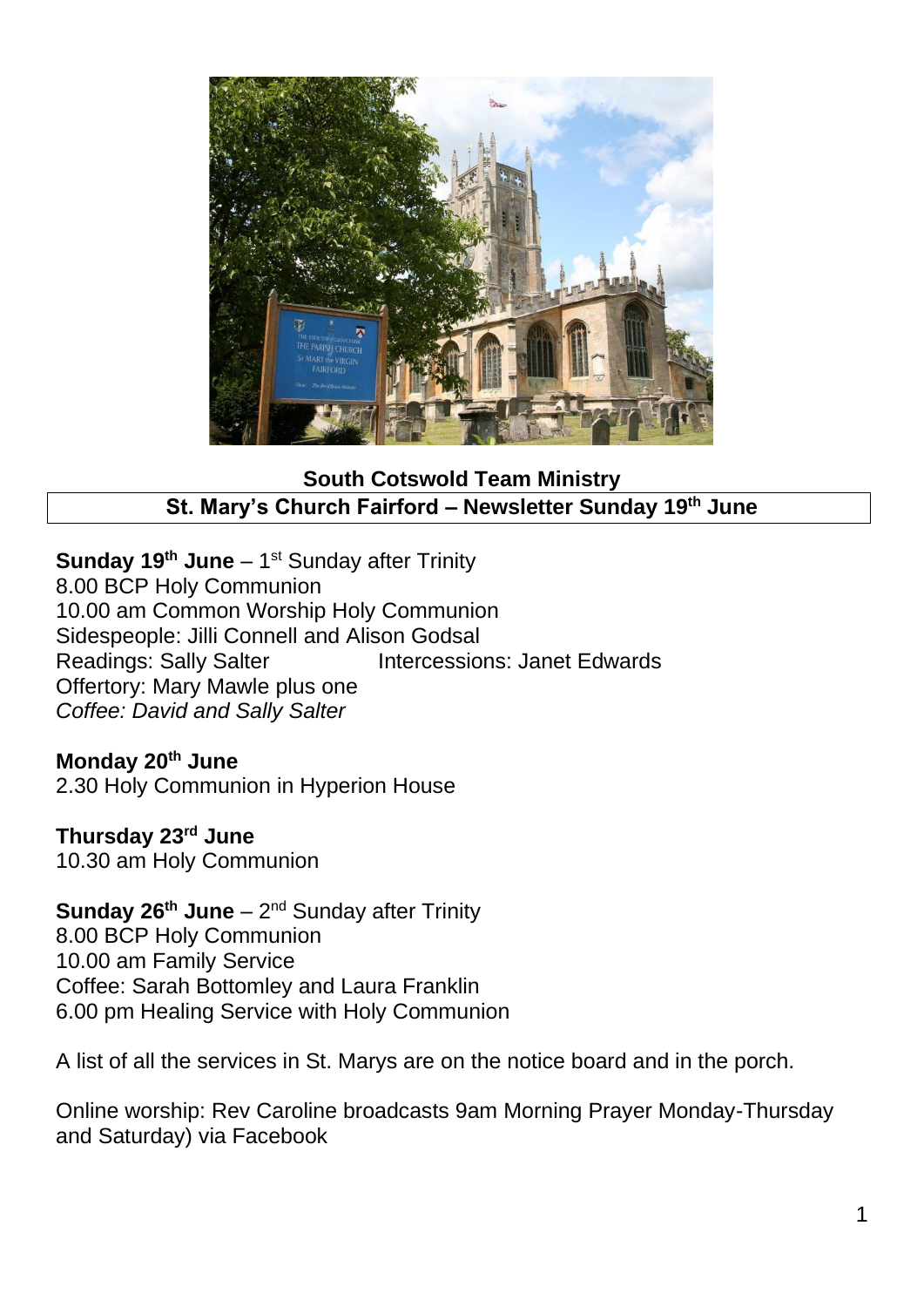## **From Caroline:** 01285 712467 / carolinesymcox@googlemail.com Sunday's readings: Isaiah 65.1-9; Galatians 3.23-end; Luke 8.26-39

There is a lot going on in our readings from Sunday, but for this newsletter I'd like us to focus on our reading from Galatians, Paul's letter to the church communities in Galatia, what is modern day Turkey.

One of the things the early Christian communities were really wrestling with was what it looked like to be distinctively Christian. Most of these people who had come together to follow Jesus were not from a single background. Slaves were rubbing shoulders with wealthy merchants, Jews were sitting down with Gentiles, women and men were worshipping side by side. There were debates about whether people needed to become Jews before they could call themselves 'Followers of The Way', what those early Christians called themselves. Did the men need to be circumcised? Did everyone need to keep the food laws and all the other laws in the Old Testament? What did 'living as a Christian' really look like and mean?

It's something that we still struggle with these days to some extent. Do the laws of the Old Testament having a bearing on our faith or worship?

Paul is giving those early followers of the Way, and us later followers, a clear answer, and that is 'no'. God gave his people the Law, Paul says, as a starting point, a place holder until the real deal was to arrive. The Law was like the strict rules that you might use to keep a child in line until they are mature enough to make their own decisions. The gift of Jesus, and our faith in him means that we no longer being asked to follow a list of strict laws. Instead we are regarded as maturing children of God. We are asked to take his values and his teaching into our hearts. We act in one way or another not because a rule tells us to do so, but because the faith in our hearts tells us this is the right way to behave.

Jesus gave us one commandment - that we should 'love as he loved us', and that is what our adult selves are being held to. With this commandment at the centre of our lives we no longer need to worry about superficial differences or divisions that might have previously separated one group from another – men from women, Jew from Greek, slave from free person. Our identity isn't in those things, it is in our decision to follow 'The Way', Jesus Christ, the Way, the Truth and the Life.

Does how we behave matter? Of course! Hugely! Loving as Jesus loves us demands the highest standard of behaviour! Loving isn't necessarily easy. Sometimes it is unimaginably hard. But this is what binds us together.

This week, my prayer is that our identity and faith as Christians may be obvious to everyone, as we walk Jesus' path of love.

*Rev'd Caroline*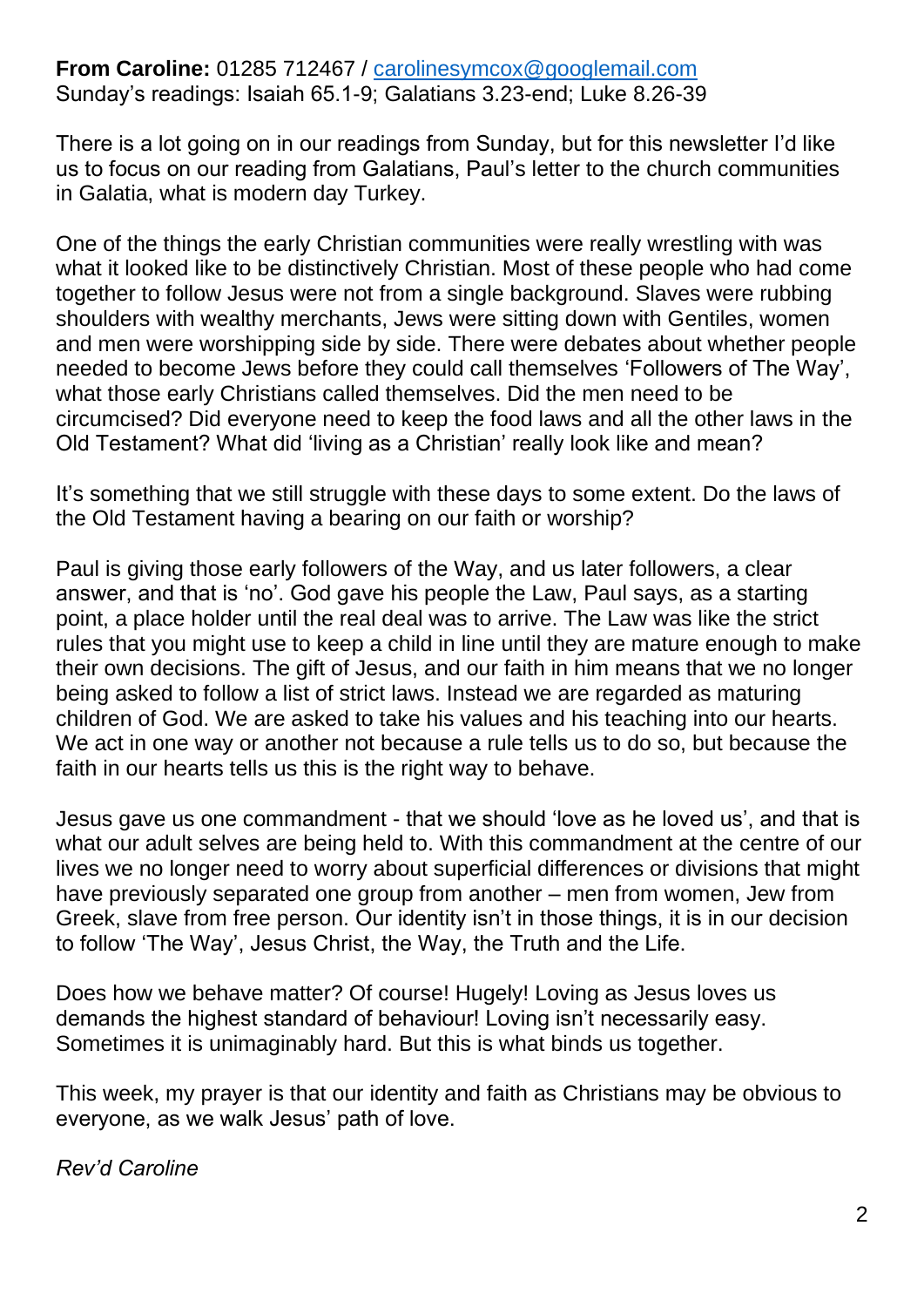# **From Heather**

Email address: fairfordpcc@gmail.com or [heathergorton31@gmail.com.](mailto:heathergorton31@gmail.com)

My office hours are 10.00 to 1.00 Tuesday, Wednesday and Thursday. I am also continuing to work from home so you can contact me at either the office (712611) or home (712428). The office is closed on Mondays and Michelle will be in on Fridays from 10.00 to 12.00.

Thank you to every one who has offered to help out on various rotas. I now have enough to set up **Sidespeople and Offertory** to the end of October. Very many thanks.

**Some of our church tours ask for refreshments** before or after their tour. It doesn't happen very often but when it does I do need two people in the Community Centre kitchen to make coffee, tea and serve biscuits. It is usually in the Barker Room but could be in any downstairs room. It will only be for about an hour. If you could help do please contact me. Thanks

Do please keep sending in your articles, photos and amusing stories**! Favourite recipes or garden tips welcome - do need your input!**

# **Contacts**

Rev'd Caroline 01285 712467 Rev'd Canon Denise Hyde 01285 713285 Mike Godsal 01285 713101 Christine Benzie 01285 713395 Wendy Graham 01285 711765

**Please remember the following in your prayers:** 

**Those who are ill:** Rev'd David Gray, Grace Slack

**Those who have died:** Rev'd Curwen Rawlinson (see funeral details etc. below), Margaret Richmond, Nora Karasz

# **NOTICES**

**Geoff and Hope Price** are celebrating their Golden Wedding next Friday June 17th at Lee Abbey. We all wish them many more years of happiness.

**Sidespeople for the 10am Sunday Service** - From Pentecost we will be reintroducing a number of different elements of our 10am Eucharist service that had to be temporarily suspended due to COVID. Accordingly we will now be passing around the collection plate, and bringing up the bread and wine during the third hymn as we did before virus hit. Obviously quite some time has passed, and several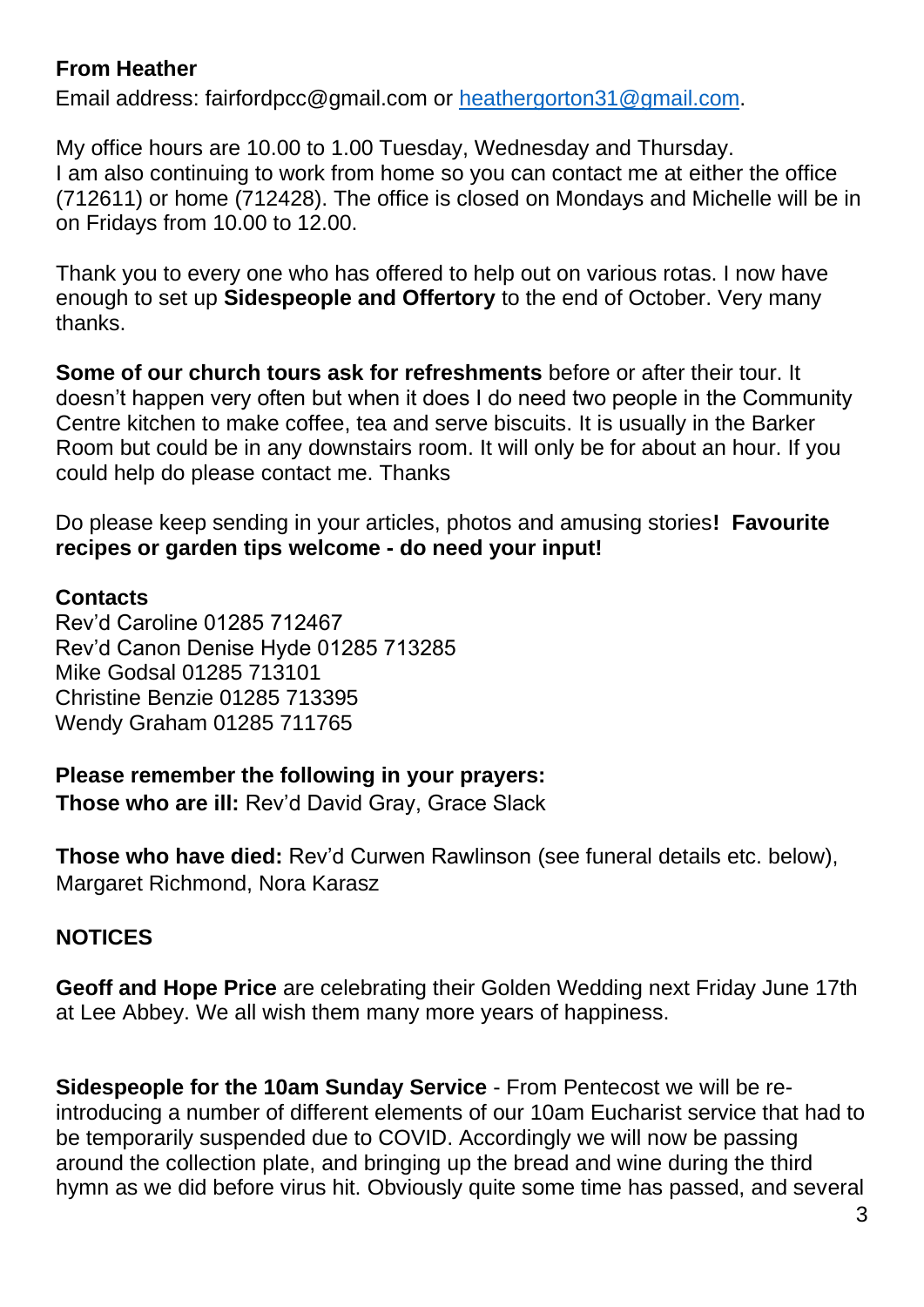of our previous sidespeople are no longer available to contribute to the church's worship in these ways. We're looking for new volunteers to lend a hand as a sidesperson. If you could help in this way please speak to Heather in the Parish Office, as she'll be putting a new rota together.

## **Rev'd Curwen Rawlinson**

As you may now know, our old friend Rev'd Curwen Rawlinson died at Elm Grove Care Home, Cirencester, on 1 June, a year and a few months after the death of his beloved wife Denny. They were both much loved in the Fairford community, and Curwen's family know there may be many who would like to attend a thanksgiving service or offer a word.

There will be an intimate family funeral on Tuesday, 28 June.

However, there will be a more public event, namely a thanksgiving service for both Denny and Curwen at 2pm on Thursday, 7 July at St Giles's Church, Uley, GL11 5SJ, Curwen's parish before he retired to Fairford, and now the parish of the Revd. Michael Cozens.

The thanksgiving service will be followed by the interment of Curwen's ashes in the churchyard, alongside those of Denny. There will then be refreshments served at the church.

It would be great if anyone planning to attend could give advance warning so the family can order the right amount of sandwiches and cakes! They can contact Richard Rawlinson, Curwen's son, on 07879631526 or [richard.stj.rawlinson@gmail.com.](mailto:richard.stj.rawlinson@gmail.com) If they prefer to post a note, Curwen's son Al's address is: 2 Albert Warehouse, The Docks, Gloucester, GL1 2EE.

# **Treasurer's Thoughts**

Having now been in the post of PCC treasurer for 7 months, 1/65 th as long as my illustrious predecessor, I feel I am just about getting to grips with the job.

My biggest surprise was that St Mary's PCC runs at a loss; at first I assumed it was because of Covid, with many less visitors and less Weddings etc; but no, when I looked at the Fund Raising section of the Parish website, there was Caroline's predecessor Brian Atkinson explaining in 2012 a similar state of affairs regarding the 2011 accounts!

"Everyone knows" that the Church of England is "very wealthy but always asking for money". St. Mary's is fortunate to have received a large legacy some years ago and so has a strategic reserve in case of the roof falling in; some of this reserve is now being used for day to day spending. My wife Gill maintains that the legacy has made us lazy, not making provision for every day funding.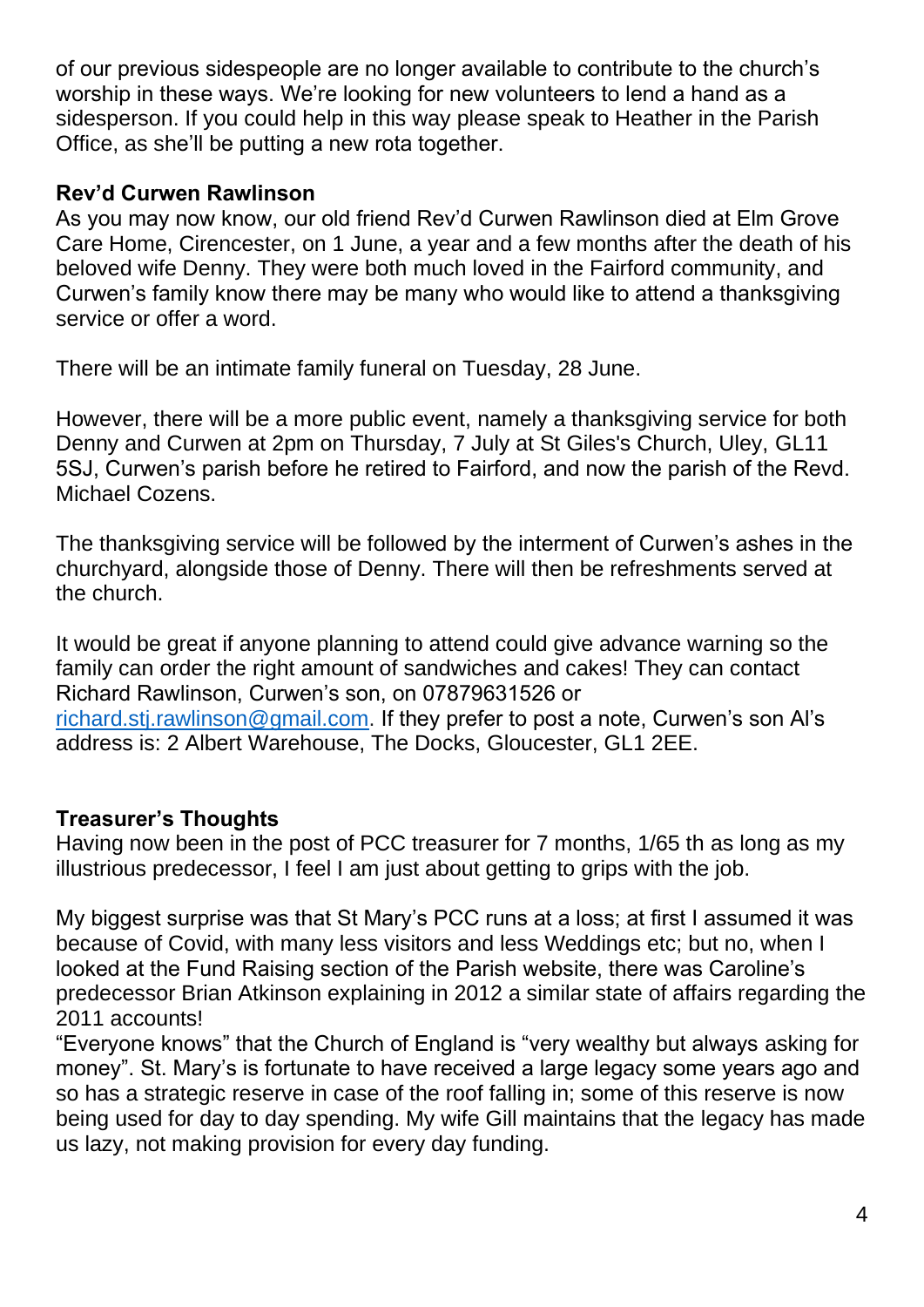Of 2016 households in the Parish, just 52 are signed up to regular Parish Giving; and very generous they are too. If anyone else feels they would like to support this historic medieval building and/or the worship within it, go to "My Parish Giving" then to "find my Church"; St Mary's Parish code is 160616317 and the post code is GL7 4AF. (Anyone not having internet connection can ring me 01285 711647 or 07796 572364)

Chris Peachey

**Home-Start Cotswolds** are running a 'Baby and Me' postnatal group at Fairford Library on Fridays, 11am to 12.30pm. Each week we cover a different topic, eg. sleep, feeding, play and communication. If you have a baby aged 0-6 months, please call 01285 885391 or email Groups@home-start-cotswolds.org.uk to book your place.

**Ukrainian Refugees in Fairford** – a number of Ukrainian families are due to arrive in Fairford over the coming weeks. We are committed to offering as much help as we can. One way to help is to lend a hand in contributing furnishings to a house where it is hoped that a number of families will be taking up residence. Currently the 5 house is empty, and furnishings of all kinds (beds, furniture, white goods, small appliances, cooker etc.) are needed before the families arrive. Could you help out? If you've got an item to offer, please take a picture of it and email it to fairfordrefugees@gmail.com . Obviously it may be that multiple people may offer an item of a particular type, so this allows the team to select the most suitable offerings. Thank you!

**Embrace,** the local support group for infertility and baby loss, is delighted to have recently celebrated its fifth birthday and, in celebration, has launched something new - "Embrace in a Box". These boxes, full of comforting goodies, are for anyone in our local area experiencing miscarriage. We have five boxes ready to give away and will create more as needed. As well as new things, the Baby Memorial Book, which Embrace and St Mary's Church introduced to the Corpus Christi chapel of the church in 2019, continues to be available, giving the opportunity for those who have been affected by the loss of a baby to make an entry in their memory. If you would like information about Embrace, Embrace in a Box or the Memorial Book, please do get in touch on: embracefairford@gmail.com or 01285 712565

# **PRAYER AND WORSHIP**

**Prayers from St Mary's** – Rev'd Caroline's Morning Prayer every day except Friday and Sunday from 9.00 am - www.facebook.com/stmarysfairford

**Daily Hope from the Church of England** - A good option for worship if you can't access the internet. It is a free phone number where you have the option of the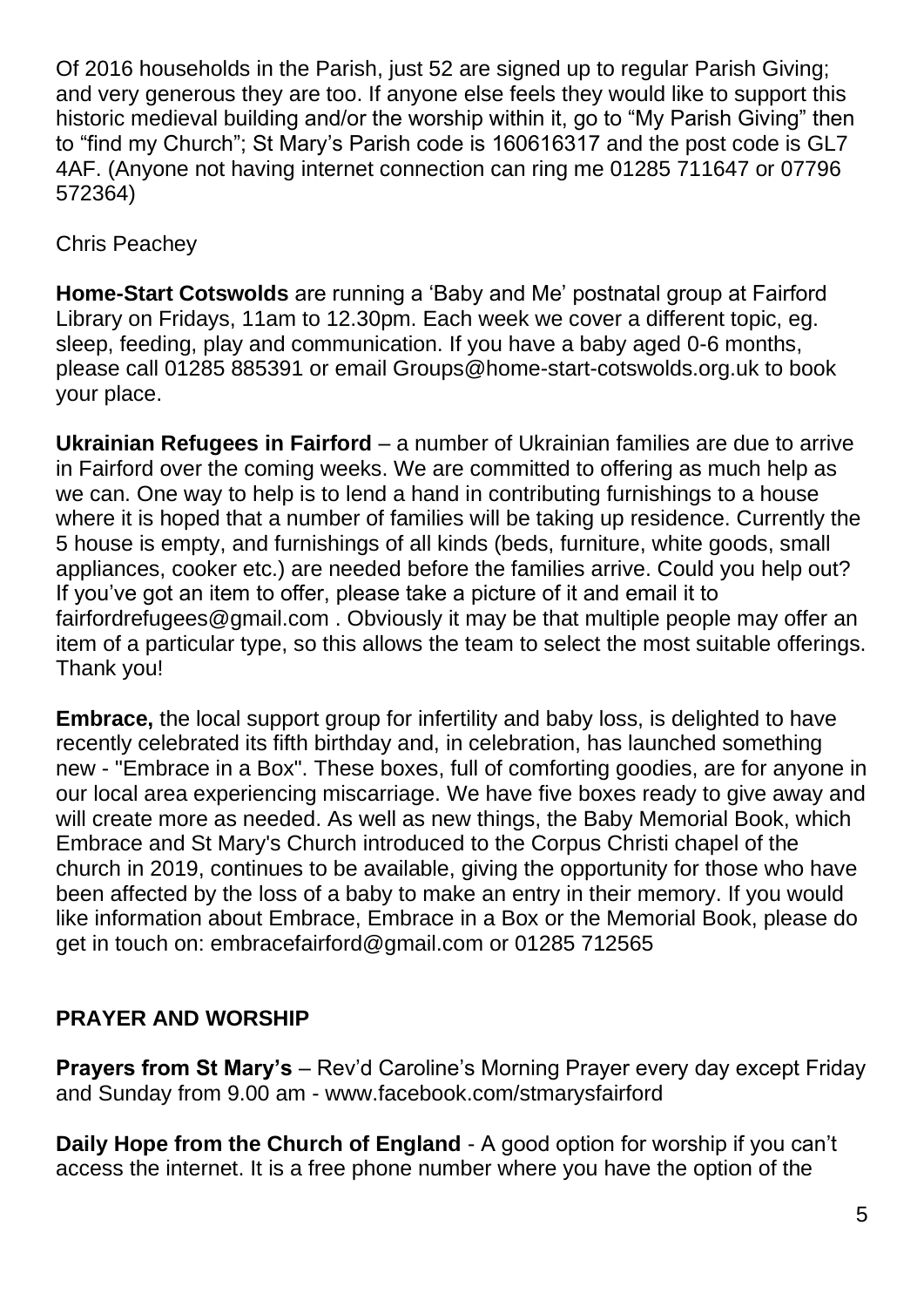prayer for today, hymn for today and reflections. Telephone 0800 804 8044 Sent by Andrena Miles.

Christian healing is God meeting us at our point of need. (Bishop Maddocks) Mary Mawle 01285 712174 Ann Nicholls 01285 713063 Rev'd Denise 01285 713285. [denisehyde15@gmail.com](mailto:denisehyde15@gmail.com)

# **Messy Church**

Messy Church meets once a month, normally on the second Sunday at 4pm in the church. Our next Messy Church will be on 10 July from 4pm to 6pm. For more information please contact Sarah Bottomley on 01285712074 or [stmaryslmt@gmail.com.](mailto:stmaryslmt@gmail.com)

## **Open Garden with Tea and Cakes**

Friday 24<sup>th</sup> June 2 – 5 pm at The Bull Pens, East End Fairford. Admission £5.00 in aid of Maggie's Centre, Cheltenham. For more information please contact Andrea Wilkinson 01285 712763.

## **Tomb Trail**

#### **ST MARY'S CHURCHYARD GUIDED TOUR**

(otherwise known as the Tomb Trail)

Have you ever wondered about the people buried in St Mary's old churchyard? There are some fascinating and strange stories behind some of these people. Find out about Ebenezer's inflatable globes and wind-driven carriage, the tragic story of Doctor Cornwall's children, and the man behind the Navy List. In conjunction with Fairford History Society St Mary's are offering guided 'Tomb Trails' throughout this Spring and Summer. The £3 contribution will go in part towards St Mary's and the FHS. Contact the Parish Office 01285 712611 or [fairfordpcc@gmail.com](mailto:fairfordpcc@gmail.com) or enquiry@fairfordhistory.org.uk

### **NEXT TOMB TRAIL SATURDAY 25TH JUNE AT 2.00 PM**

**Friends of Fairford and the Flower Team Church Outing** The outing this year is to Wells Cathedral and the Bishops Palace Gardens on Wednesday 13th July. The cost of the outing will be £28 per head which includes the coach, entrance to both the Cathedral and the Gardens and a guided tour of the Cathedral. Coffee will be available at the Cathedral on arrival but is not included in the cost. Further details on form available in the church, from the Parish Office or I can email you a copy.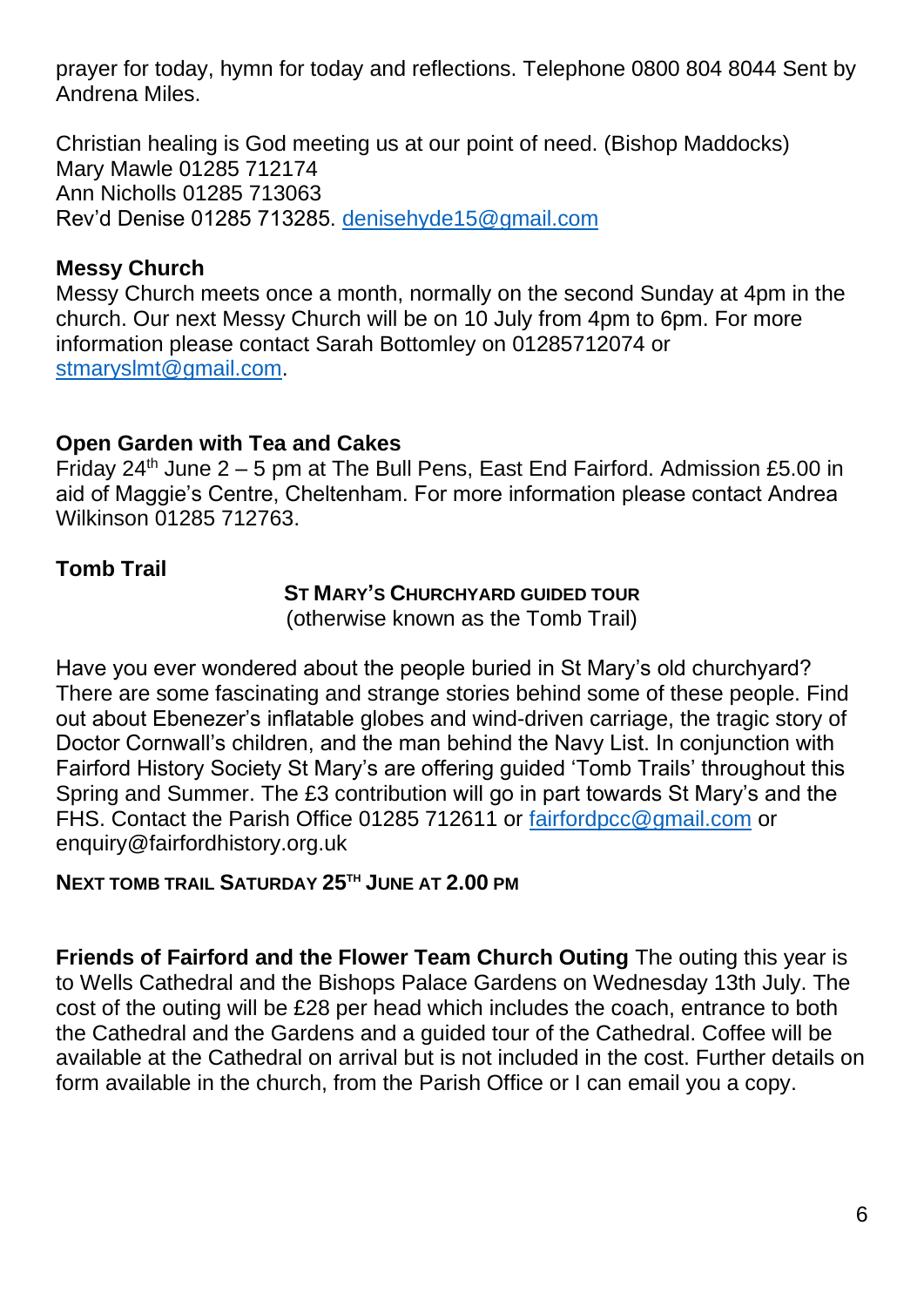# **Working for Wellbeing – from Mary Ann**



- You will find W4W at Fairford Community Centre every Wednesday at the **Talking Café** for all your signposting and supporting needs. 1030am-12noon. Lechlade Talking Café coming soon!!!! We have been busy working on our Digital Program and hope to roll this out soon, with set drop-in sessions in both Fairford and Lechlade areas. For the mean time please pop into the Talking Café and I can support you on the basics of internet and devices.
- **Walking for Wellbeing** is back Sunday 15th May 26th June and 3rd of July. Meeting at Fairford Community Centre at 3pm for a Walk and Talk, followed by refreshments.
- The **Fairford Crafters** meet on the first Wednesday of the month at Fairford Community Centre 2pm-4pm. Free but donations welcome. Thank you to Ann Nicholls for running this group and sharing her skills.
- We are excited to announce **Fairford Crafters evening sessions** on the last Thursday of the month. The first session will be Thursday 26th May, 30th June, 28th July. Further dates to be confirmed. This is a social event no skills needed with the hope we will learn and grow as the months go on.
- **Men's Shed** is coming soon- We have been delighted to have been invited to go look around the new shed next week and will confirm a grand opening date in the next few weeks. Well done to Malcolm Cutler and his team for making this become a reality.

### **From Ann Nicholls**

The night has passed and the day lies open before us, as we rejoice in the gift of this new day, so may the light of your presence O Lord set our hearts on fire with love for you. Grant to us this day and every day such readiness and delight in following Christ that whether our lives are short or long we shall have lived abundantly. We pray in Jesus name, AMEN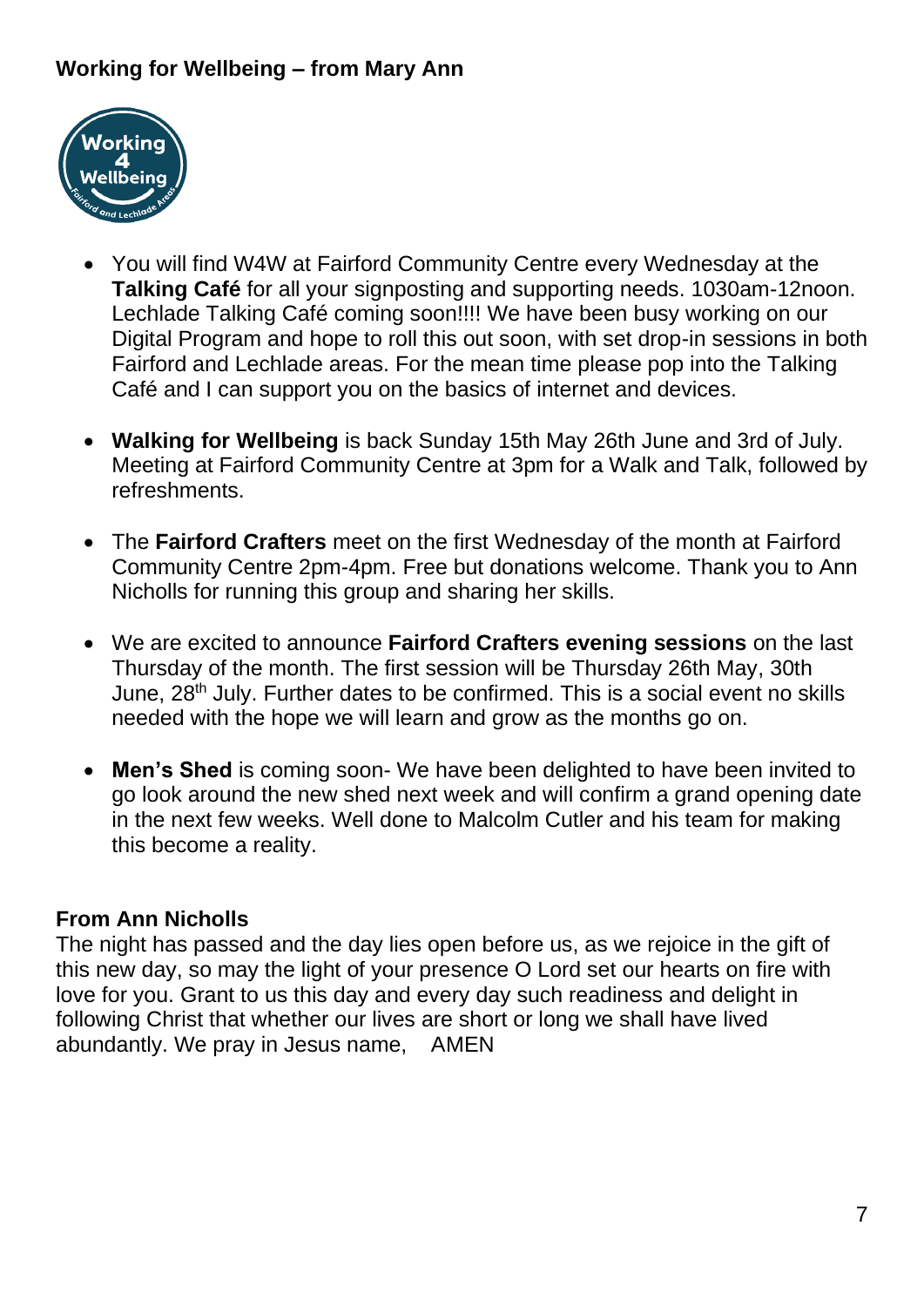# **From Alison Hobson**

From the Parish News May 1889 and June 1890

#### **Cricket Club**

The Club will open the new season with a Scratch Match on Thursday, May  $2^{nd}$  at 3.30pm. Those wish to join the Club are requested to attend and *p(l)ay*. The Treasurer finds it very difficult to meet the heavy expenses of starting the Club. The great want at the present moment is a mowing machine; if anybody who reads this should happen to have an old one that he does not want, he will not fail to see that this is a grand opportunity for getting rid of it  $-$  If it won't cut please don't send it.

A year later in the Parish News of July 1890 Rev Carbonell is complaining that they have not enough players for a match which had to be cancelled. "The young men of Fairford do not take much interest in our national game…" he goes on to say how difficult it is to arrange matches. A home match was played against Highworth which the Visitors won by a few runs. Rev Carbonell was the highest scorer of the whole match with 13 runs!

## **From Margaret Bishop**

An interesting visitor to church recently was a professor of English Literature, specialist in English poets of the early  $17<sup>th</sup>$ . century. Two of these, William Strode and Richard Corbet, wrote poems about the 'Fayrford Windows', so he came to see what they were writing about. Both studied at Christ Church College in Oxford, before being ordained priests, and Corbet became Bishop of Oxford in 1628. England was in religious and economic turmoil at the time, with Royalist and Puritan factions vying with each other in violent disputes, leading to the Civil War in 1642. Even then.it was remarkable that Fairford retained its complete set of stainedglass windows. Corbet, after noticing that the brass memorial of Edmund Tame in the Lady Chapel was damaged, wrote:- Tell me, you anti-saints, why brass With you is shorter-lived than glass And why the saints have 'scaped their falls Better from windows than from walls ……… Fairford, boast Thy church hath kept what all hath lost, And is preserved from the bane Of either warr, or Puritane.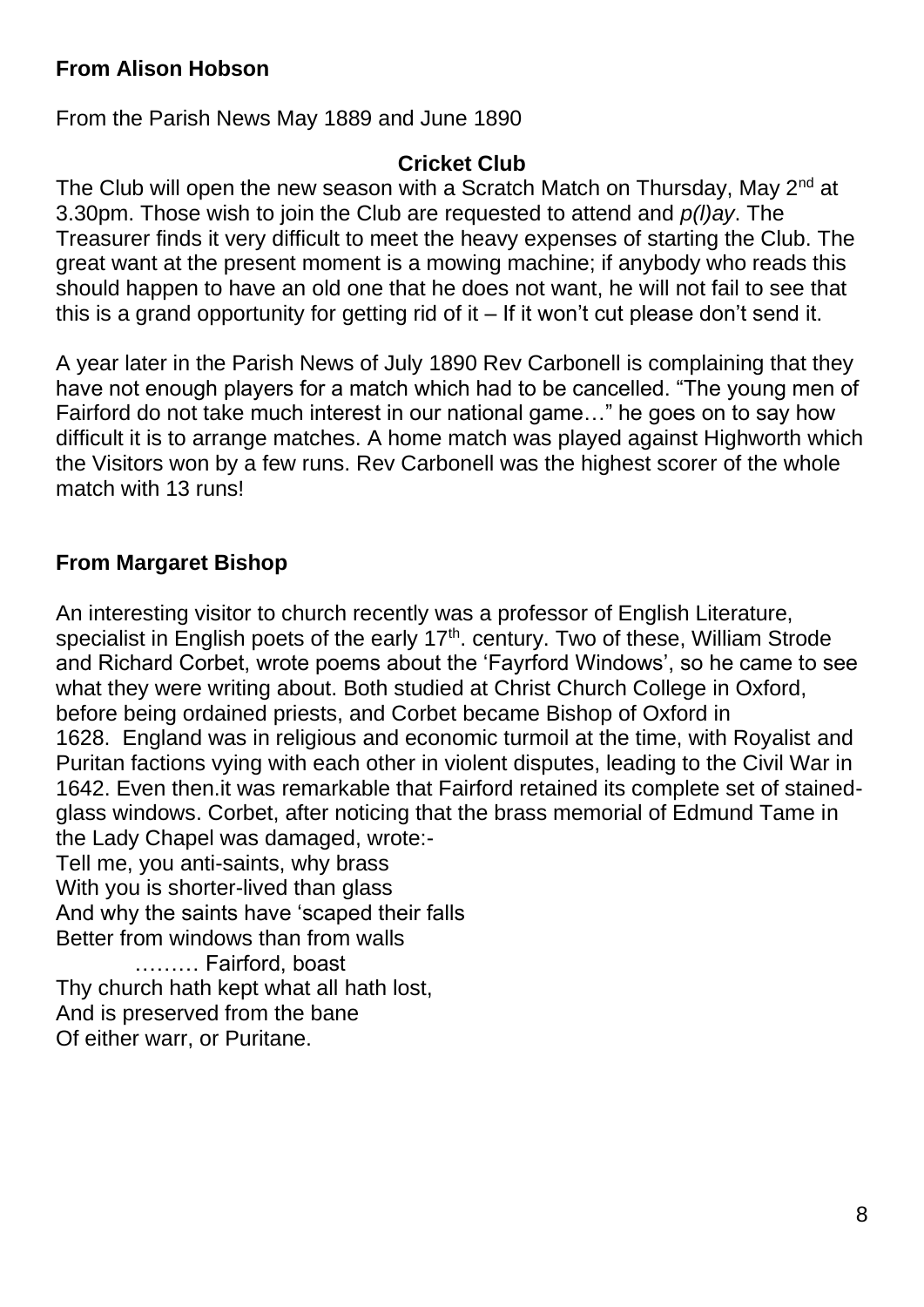# **From Rev'd Denise Hyde**

Peter my son when he started work early on a couple of mornings when he was working on the clock caught the sun shining through the east window and reflecting down to the west window. He said it was a matter of minutes before it was gone, he found the experience very moving!





The Three Magpies 1910 (now a dilapidated house on the road towards Cirencester)

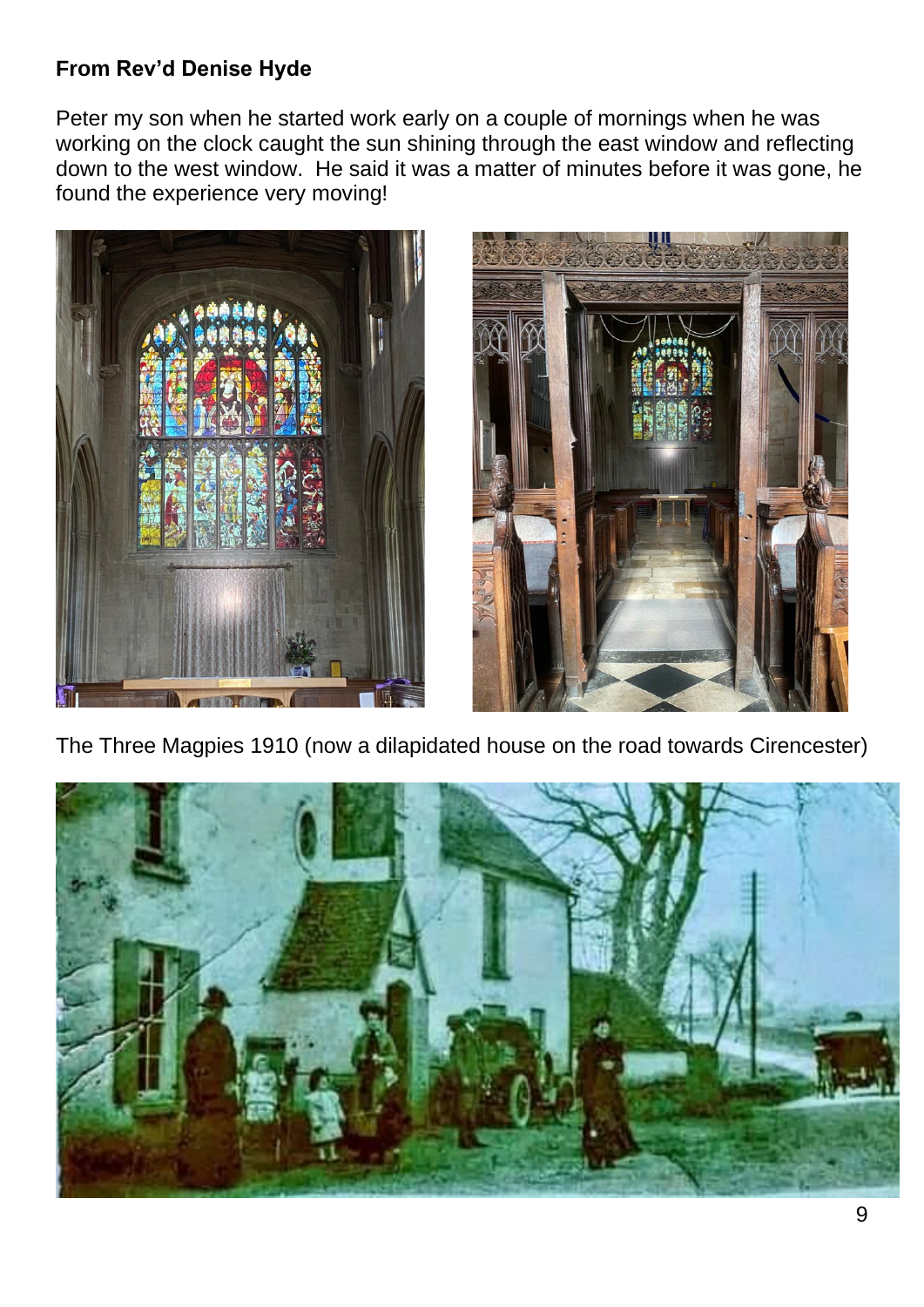Fairford Market Place (judging by the cars would say early 60's)